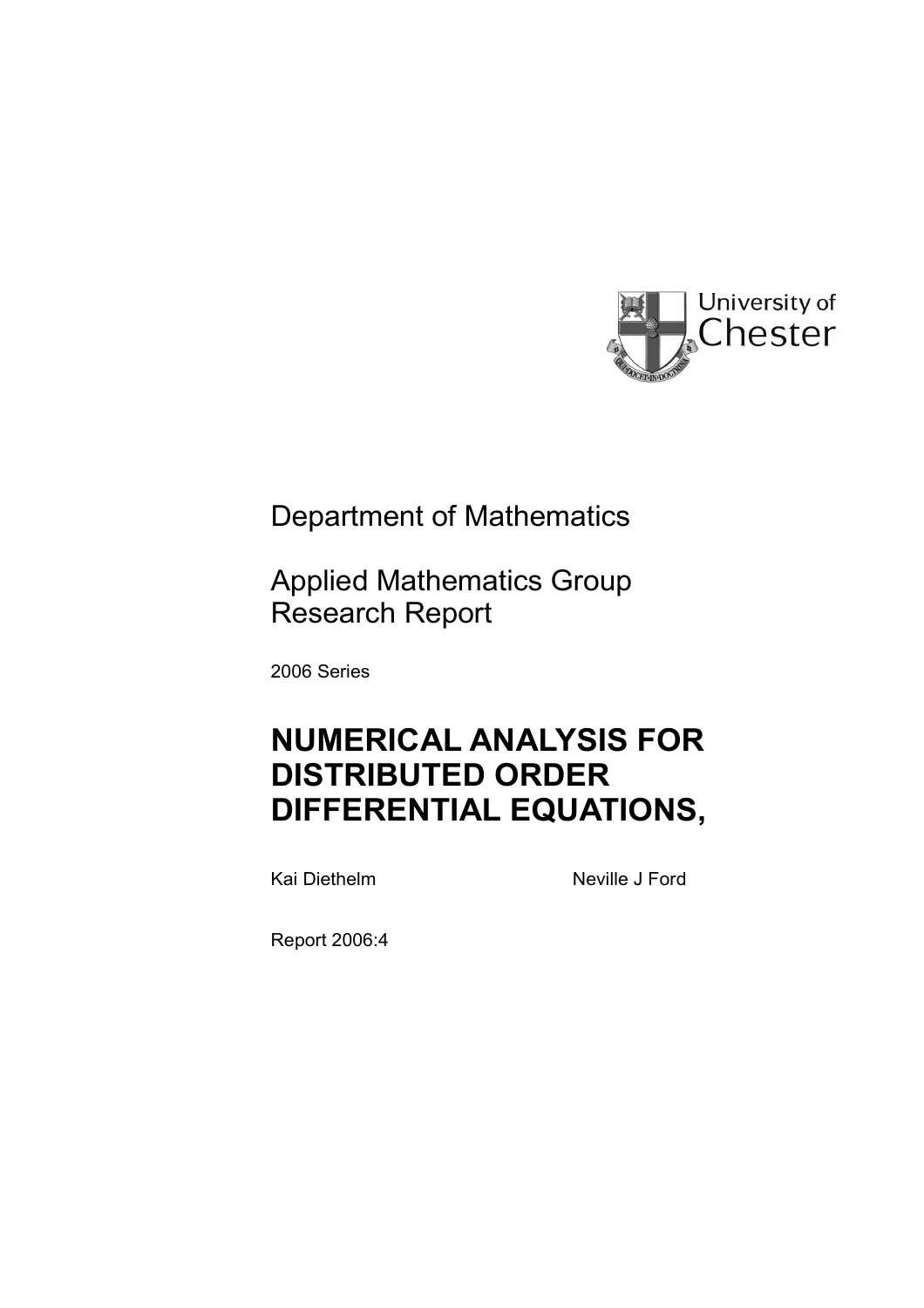# Numerical analysis for distributed order differential equations

Kai Diethelm<sup>∗</sup> Neville J Ford†

#### Abstract

In this paper we present and analyse a numerical method for the solution of a distributed order differential equation of the general form

$$
\int_0^m \mathcal{A}(r, D_*^r u(t)) dr = f(t)
$$

where the derivative  $D_*^r$  is taken to be a fractional derivative of Caputo type of order r. We give a convergence theory for our method and conclude with some numerical examples. Distributed order differential equation, multi-term fractional differential equation, numerical solution, convergence

## <sup>1</sup> Introduction

There is a rapidly growing interest in the use of fractional derivatives in the construction of mathematical models across such diverse areas as finance, materials science or diffusion. Among the more recent papers have been a significant number of model equations which contain distributed order terms of the form

$$
\int_0^m \mathcal{A}(r, D_*^r u(t)) dr.
$$
 (1)

We draw particular attention to the papers by [2, 3], [4, 5, 6, 7, 8], [19], [26], [25], and the paper by [1] which show the range of potential applications

<sup>∗</sup>Gesellschaft f¨ur Numerische Simulation mbH, Am Gaußberg 2, 38114 Braunschweig, Germany

<sup>†</sup>Mathematics Department, University of Chester, CH1 4BJ E-mail: njford@chester.ac.uk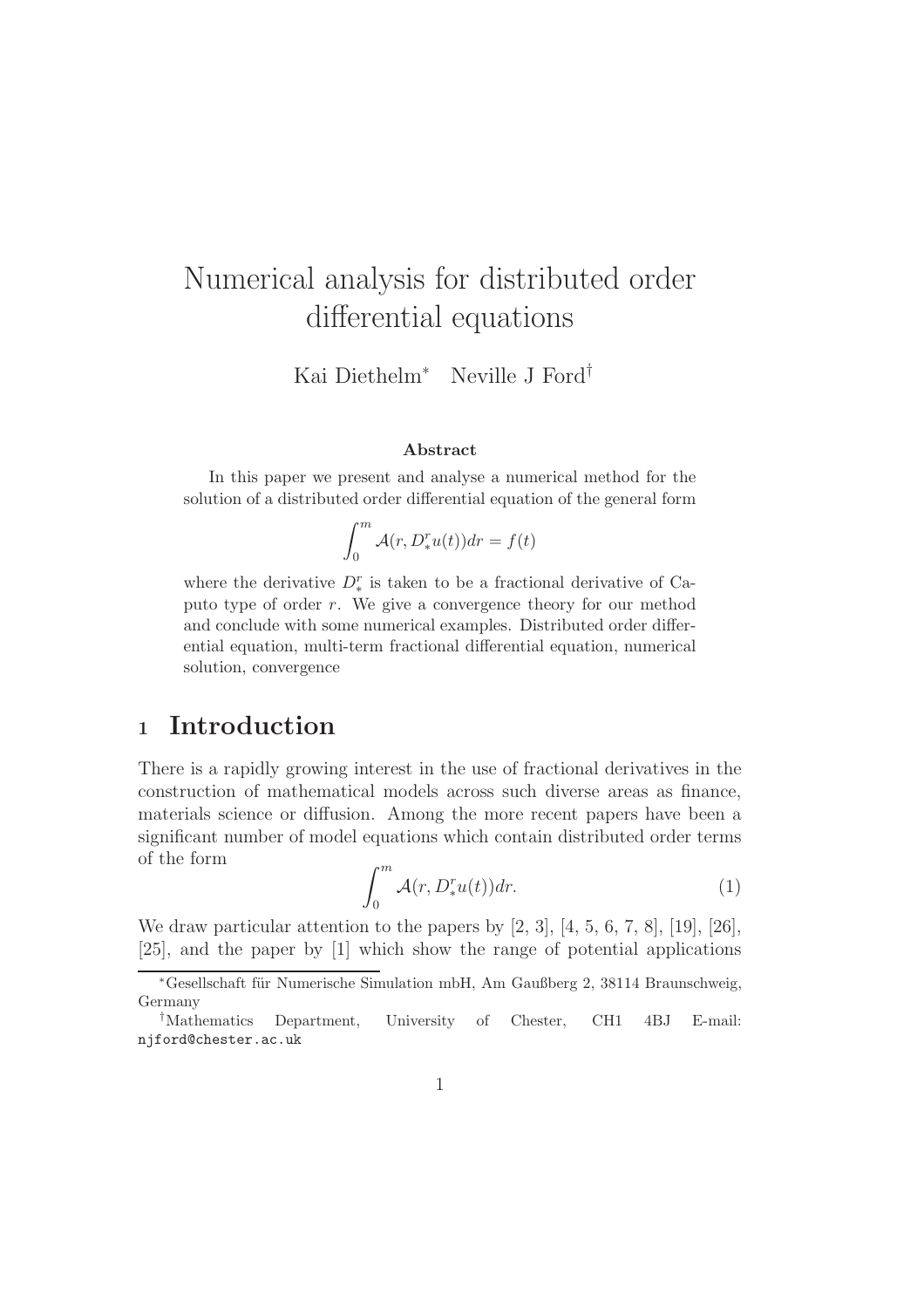of distributed order differential equations and which together motivate the theme of this paper: the development of a reliable, convergent scheme for the solution of basic distributed order differential equations.

Accordingly, we shall consider in this paper linear equations of the form

$$
\int_0^m a(r)D_*^r u(t)dr = f(t)
$$
\n(2)

and certain nonlinear equations of the form

$$
\int_0^m a(r) F(D_*^r u(t)) dr = f(t)
$$
\n(3)

and develop a numerical scheme for their solution. Based on the models proposed in the literature, most attention will be given to linear models. In any case, the method we propose in this paper (though not the analysis of errors) carries over directly to the nonlinear case.

Distributed order differential equations of the form (2) have been used in [4] to model the stress-strain behaviour of an anelastic medium and in [5] to find the eigenfunctions of the torsional models of anelastic or dielectric spherical shells and infinite plates; in [7] further dielectric models and diffusion equations lead to distributed order differential equations. In  $\vert 2, 3 \vert$ distributed order differential equations provide models of the input-output relationship of a linear time-variant system based on frequency domain observations. [19] use distributed order differential equations to model thermorheological behaviour.

## <sup>2</sup> Distributed order equations in a wider context

A distributed order differential equation (2) may be seen as a natural generalisation of single-term and multi-term fractional differential equations. A single-term equation takes the form

$$
D_*^r u(t) = f(t, u(t))
$$
\n(4)

and a multi-term equation takes the form

$$
\sum_{i=0}^{k} \gamma_i D_*^{r_i} u(t) = f(t, u(t)).
$$
\n(5)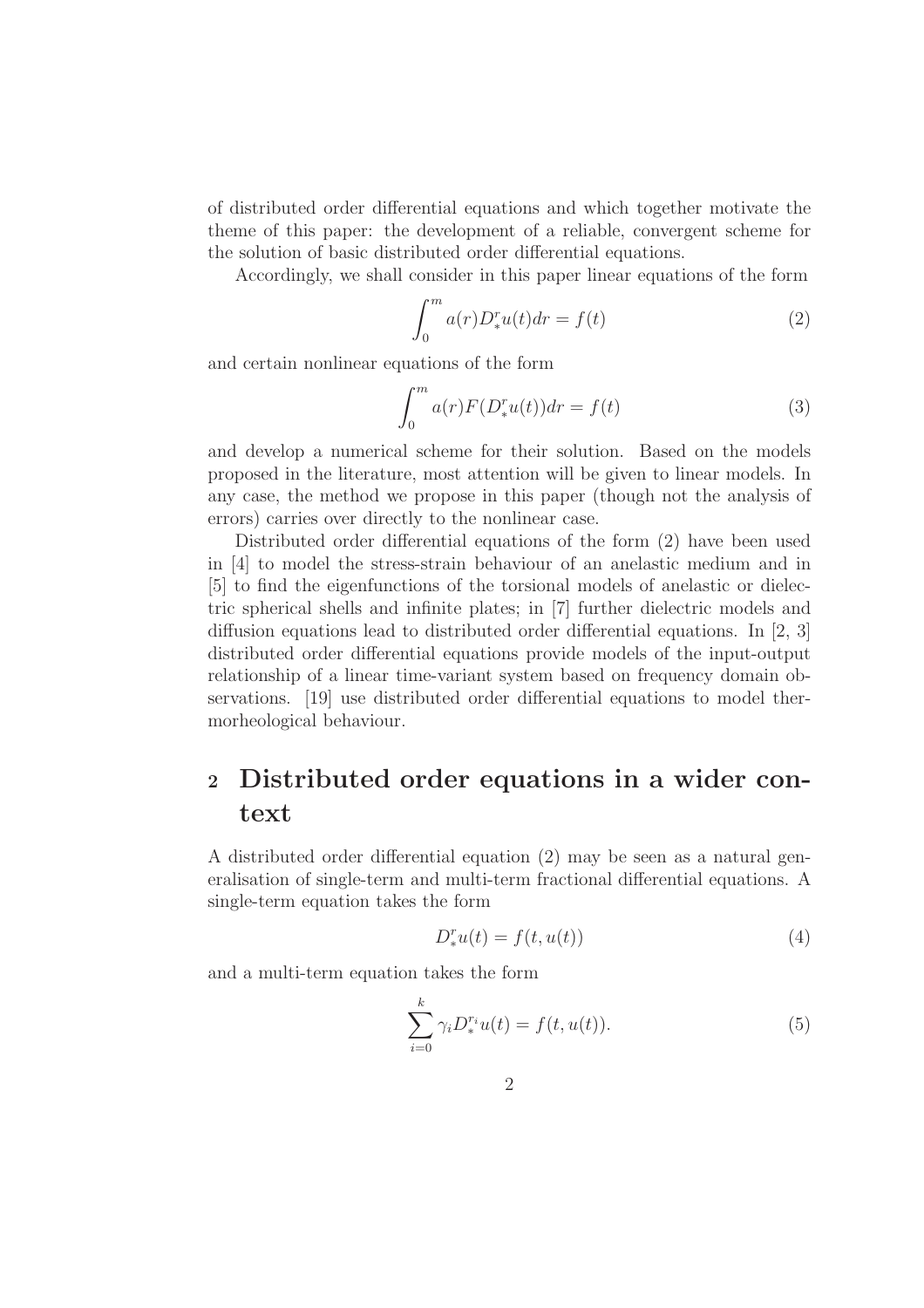In this paper we are using the Caputo-type fractional derivative which is defined, for  $m \in \mathbb{N}$  and non-integer  $r > 0$ , by

$$
D_{*}^{r}u(t) = \frac{1}{\Gamma(m-r)} \int_{0}^{t} (t-\tau)^{m-r-1} u^{(m)}(\tau) d\tau, \quad t > 0, \quad m-1 < r < m \tag{6}
$$

and

$$
D_*^m u(t) = u^{(m)}(t)
$$
\n<sup>(7)</sup>

and this implies that the initial conditions needed to specify a unique solution to (4) can be given in the form

$$
\frac{d^k u(0)}{dt^k} = \varphi_k, \quad k = 0, \dots, m-1
$$
\n(8)

where  $m$  is the smallest positive integer that is greater than or equal to  $r$ and that the initial conditions for specifying a unique solution to (5) can be given in the same form but this time  $m$  must be chosen to be greater than or equal to every  $r_i$ .

One way of thinking about the distributed order equation (2) is to regard it as the limiting case of a multi-term equation (5) where there is a very large number k of terms and where the co-efficients  $\gamma_i$  take the values from the function a. We shall return to this idea in more detail later. We note here that this idea implies that the initial conditions needed to specify a unique solution for the distributed order equation may take the form (8).

For the present we remark that one could define a more general class of equations still, which one might call fractional differential equations of generalised order, by using a Stieltjes-type distribution function A. Now consider the equation

$$
\int_0^\infty D_*^r u(t) dA(t) = f(t, u(t)).
$$
\n(9)

With the appropriate choice of distribution A equation (9) may take the form of  $(4)$  or  $(5)$  or  $(2)$  or an equation with any desired combination of these operators. We shall not take this idea further in this paper, but it seems to us to provide a unifying structure for future analysis that may be worthy of further investigation.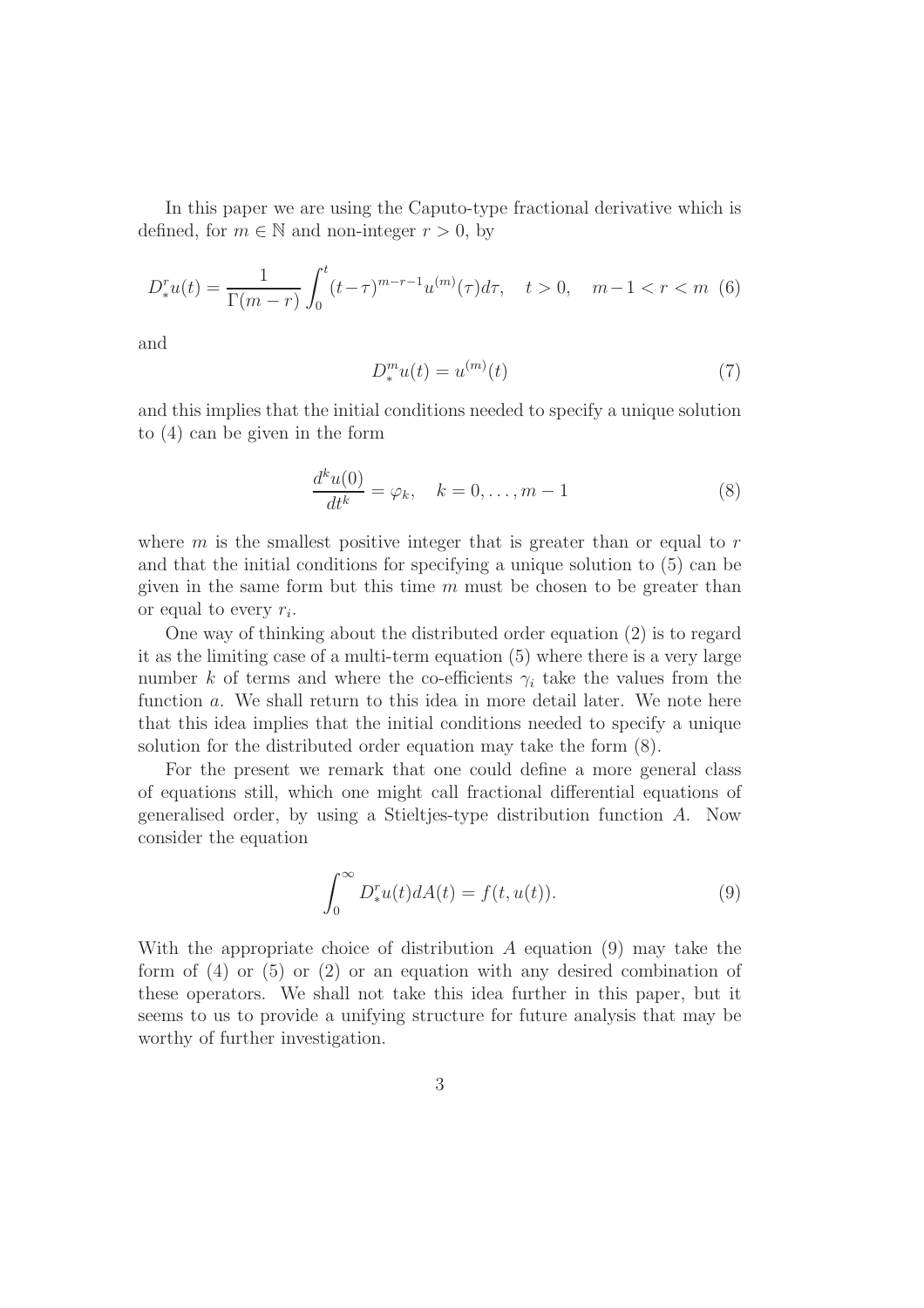### <sup>3</sup> Basic analytical results

The paper by [6] provides a basic analysis for some simple distributed order equations. He is concerned with equations of the form

$$
\int_{\alpha}^{\beta} a(z) D_{\ast}^{m+z} u(t) \, \mathrm{d}z = f(t). \tag{10}
$$

To keep the analysis straightforward, Caputo assumes that  $0 < \alpha <$  $\beta$  < 1 and  $m \in \mathbb{N}$ . It is easy to see that this is a particular case of (2) where there are no integer-order derivatives and where the distributed-order fractional derivatives are confined to the single order-interval  $(m, m + 1)$ . This, in turn, simplifies the interaction of the initial conditions with the Laplace transform operation and Caputo derives, on the assumption that all the necessary Laplace transforms exist, a solution of the form

$$
u(t) = f(t) * \mathcal{L}^{-1}\left(\frac{1}{s^m \int_{\alpha}^{\beta} a(z) s^z \, dz}\right) + \sum_{n=0}^{m} t^n \frac{u^{(n)}(0)}{n!}.\tag{11}
$$

Here the independent variable in the Laplace transform domain is denoted by s, and \* denotes the standard convolution operation:  $f * g(t) = \int_0^t f(t \tau$ )g( $\tau$ )d $\tau$  whenever f, g are suitable functions. Moreover,  $\mathcal{L}^{-1}$  is the inverse Laplace transform. The expression (11) gives an indication of the ways in which the solution depends on the right hand side  $f$  of the original equation, on the Caputo-type initial conditions  $u^{(n)}(0)$  and on a, the distribution of derivatives.

We undertake a similar analysis for the general equation (2). We make the following assumptions about  $a, f$  and the fractional derivatives of the solution u:

**Assumption 3.1** 1. a is absolutely integrable on  $[0, m]$ 

- 2.  $f \in L^1[0,\infty)$
- 3. u is such that  $D_{\ast}^{r}u(t) < M$  for  $t \in [0,\infty)$  for every  $r \in [0,m]$

Now we apply the Laplace transform to (2):

$$
\mathcal{L}\left(\int_{0}^{m} a(r)D_{*}^{r} u dr\right)(s) = \mathcal{L}\left(f\right)(s). \tag{12}
$$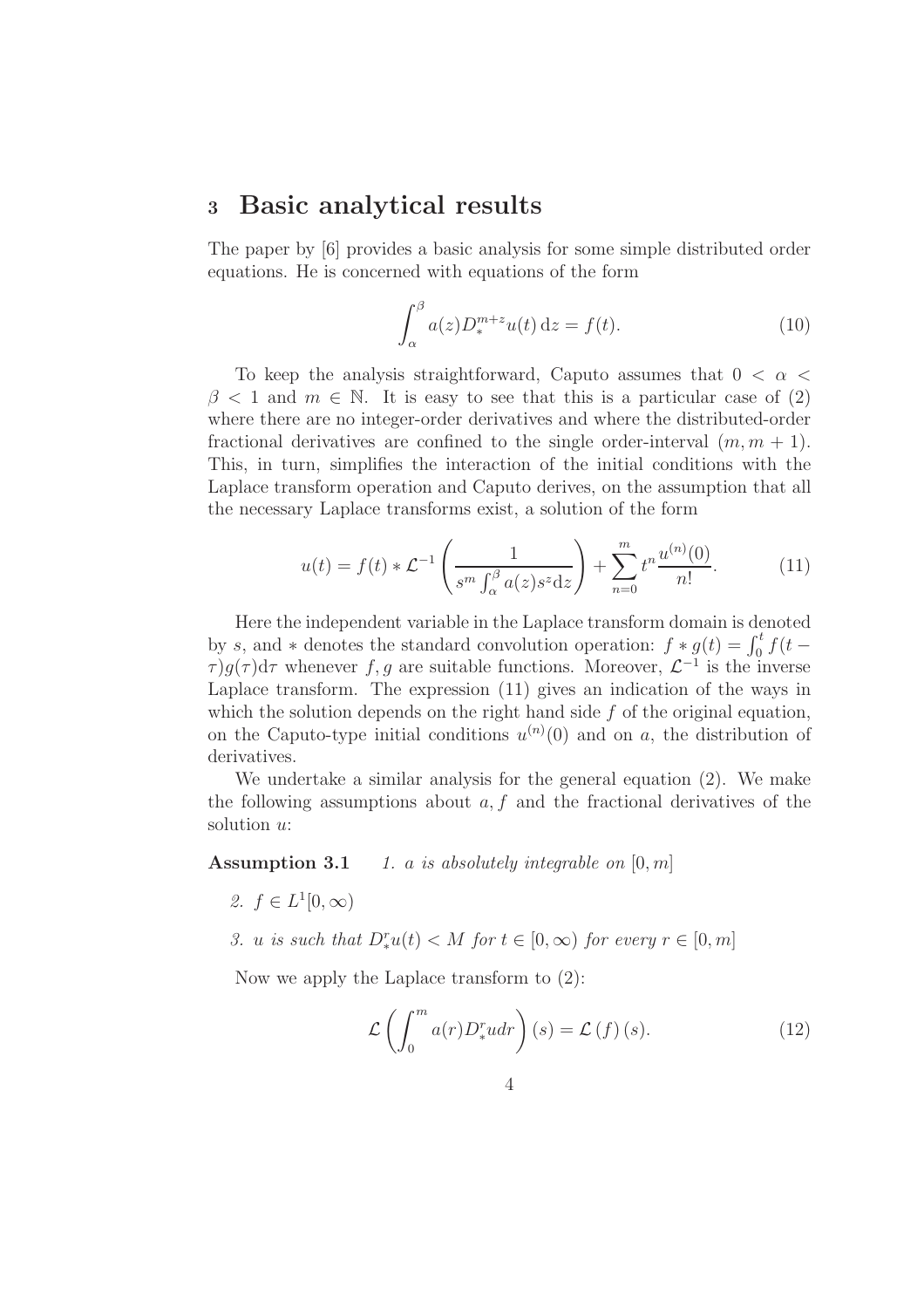Under Assumptions 3.1, we can interchange the order of integration on the left hand side of (12) and obtain

$$
\int_{0}^{m} a(r)\mathcal{L}\left(D_{*}^{r} u\right)(s) dr = \mathcal{L}\left(f\right)(s). \tag{13}
$$

It follows that

$$
\int_0^m a(r) \left(s^r * \mathcal{L}u(s) - u(0)s^{r-1}\right) dr - \sum_{j=1}^{m-1} \int_j^m a(r) u^{(j)}(0)s^{r-j-1} dr = \mathcal{L}(f)(s).
$$
\n(14)

Rearranging and taking inverse Laplace transforms, we obtain:

$$
u(t) = f(t) * \mathcal{L}^{-1}\left(\frac{1}{\int_0^m a(z)s^z dz}\right) + u(0) + \mathcal{L}^{-1}\left(\sum_{j=1}^{m-1} \frac{\int_j^m a(r)u^{(j)}(0)s^{r-j-1} dr}{\int_0^m s^r a(r) dr}\right).
$$
\n(15)

Remark 3.1 If the Riemann-Liouville form of the fractional derivative had been used in place of the Caputo form, then the solution would take the form (15) where all the initial values  $u^{(j)}(0), j = 0, 1, \ldots, m-1$  are set to zero.

## <sup>4</sup> Introduction to the numerical scheme

Our numerical approach to solving a distributed order equation was introduced in [12] where we provided an example of its application but did not discuss the convergence or other properties of the method. We also restricted our considerations there to equations of the more restricted form (10) (those equations considered in [6] and where the orders all lie between consecutive natural numbers).

We remarked earlier in this paper that a distributed order equation generalises a multi-term fractional equation with a very large number of terms and this is our starting point in the development of a numerical scheme. We consider an approximation of the distributed order equation by a multi-term equation and we use a numerical method to solve the resulting multi-term equation.

We summarise the steps in our algorithm below.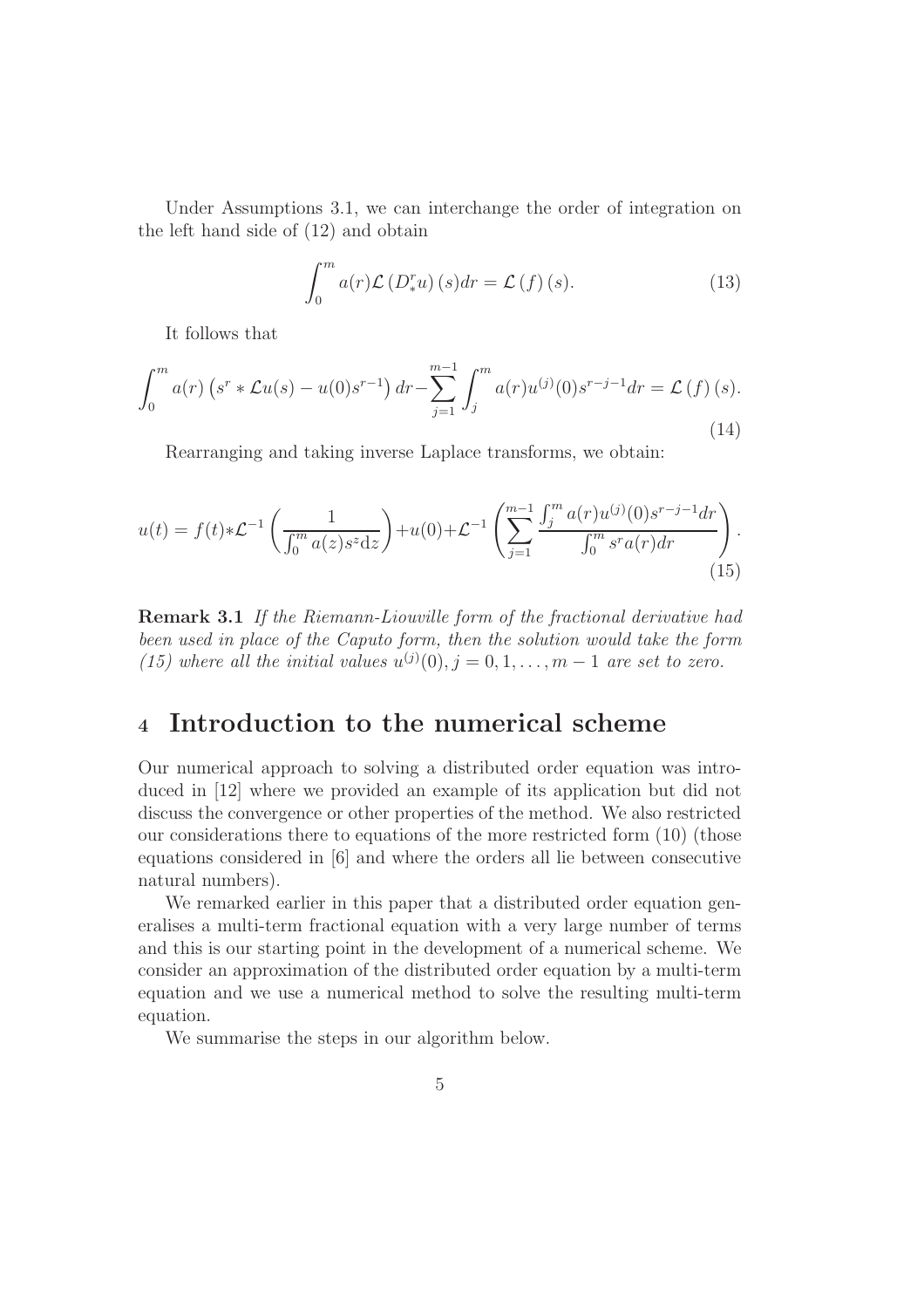### 4.1 Step 1: We discretise the integral term in the distributed order equation

The first step is to introduce a (rather arbitrary) quadrature formula to approximate the integral term. Specifically, we write

$$
\int_0^m \phi(z) dz \approx \sum_{j=0}^n w_j \phi(z_j)
$$

with certain *quadrature weights*  $w_j$  and nodes  $z_j \in [0, m]$ . In our case the function  $\phi$  inside the integral is given by  $\phi(z) = \mathcal{A}(z, D_x^z u(t))$  where t is fixed. Then, the given distributed order equation (10) is replaced by an approximation

$$
\sum_{j=0}^{n} w_j \mathcal{A}(z_j, D_*^{z_j} \tilde{u}(t)) = f(t)
$$
\n(16)

whose exact solution  $\tilde{u}$  is an approximation to the exact solution of (2). Equation (16) is the  $(n+1)$ -term fractional differential equation that we will solve numerically in the second step of our procedure. We shall return to analyse the error in solutions that arise when (2) is approximated by (16) in the next section. Note that we shall insist that every integer value in the interval  $[0, m]$  is a grid point. This will ensure that the behaviour of the method can easily take account of the changes in the form of the initial conditions as the order changes.

#### 4.2 Step 2: We solve the multi-term equation

In the second step we need to solve the multi-term equation (16) which is more familiar territory, and we can refer the reader to [14, 15] and [17].

The approach we propose to use in the examples is based on the method of  $[14, 15]$  and works as follows: first identify the greatest common divisor q of the orders of the derivatives on the left-hand side of (16) and the number 1. In order for this operation to be meaningful, we need to assume that the  $z_i$ in eq. (16) are rational numbers. Therefore we shall only consider quadrature formulas with rational nodes. According to the results of [15] (see also [14]) we can then reformulate the multi-term equation (16) as an equivalent system of single-term fractional differential equations of order  $q$ . The dimension of this system is  $z_n/q$ , where we tacitly assume that the nodes of the quadrature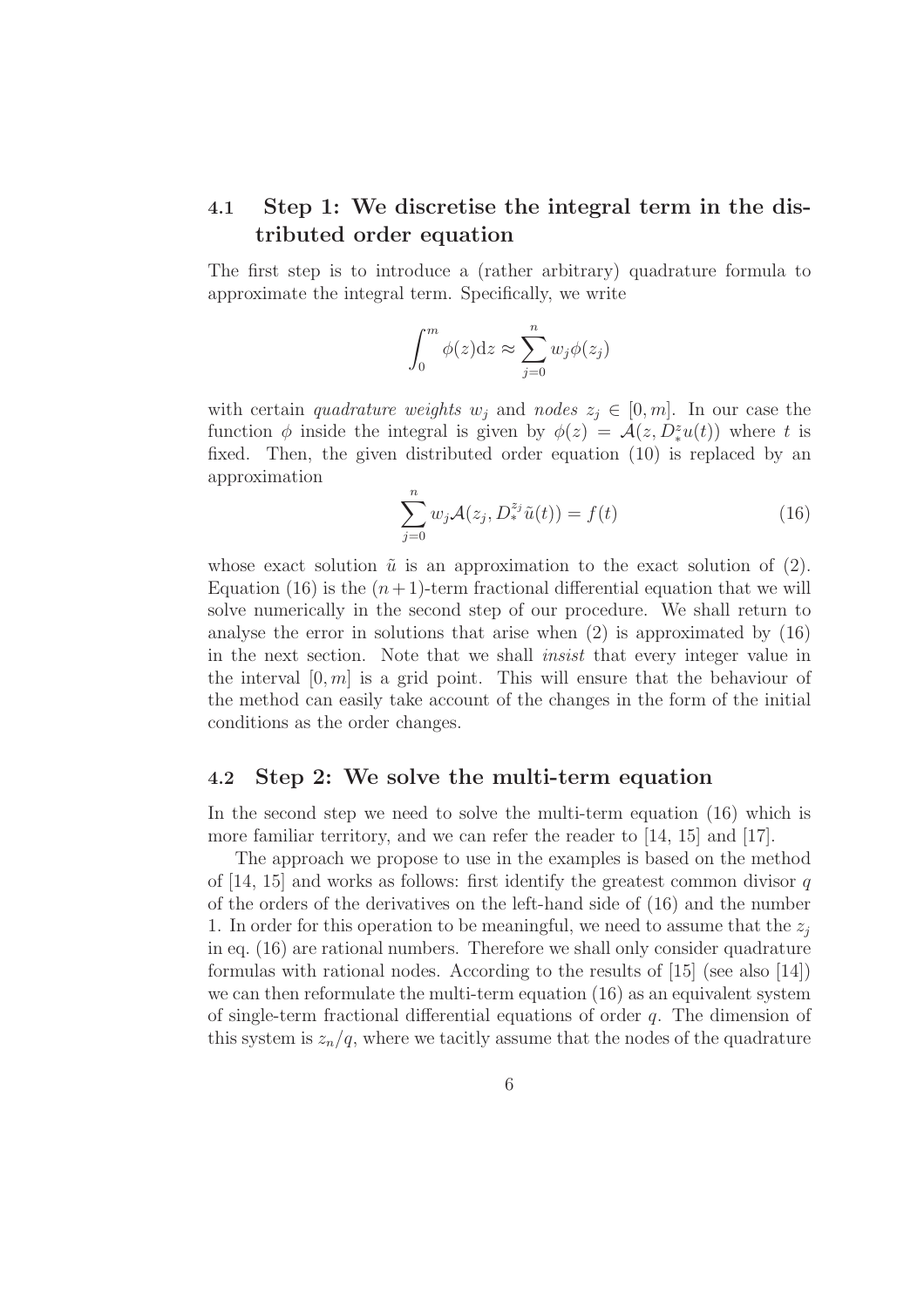formula are arranged such that  $z_1 < z_2 < \cdots < z_n$ . Note that this procedure gives us some clues about a reasonable choice for the quadrature formula. For example, choosing a formula with equidistant nodes will usually lead to a larger value for  $q$  and hence to a system of a smaller dimension than a formula with a less regular grid.

Step 2 finally will consist of solving the system we have constructed numerically by any of the available methods; one could for example use the Adams method of [16] or the backward differentiation scheme of [9] or a fractional multistep method (see  $[20, 21, 22, 14]$ ) which is likely to be efficient (see [11]) for q a unit fraction (as in this case).

Remark 4.1 An alternative approach to Step 2 is the use of the methods described in  $\left[17\right]$  and  $\left[24\right]$ . In this case we would apply the convolution quadrature approach directly to an expression for the solution of a multi-term equation. This can have two advantages. Firstly, analytical results contained in [23] and [21] apply to this formulation and one can obtain a consistent and zero-stable method of arbitrarily high order. Secondly, there is no disadvantage now in allowing the quadrature nodes to be arbitrarily spaced. However the approach in  $\left[17\right]$  is limited to the solution of linear equations for which, as we remarked in the paper  $(14)$ , the resulting scheme is mathematically equivalent to the solution of the system by the direct application of a fractional multistep method. Therefore we do not consider it further in this paper.

Obviously, there are two sources of error in our approach. Firstly when we approximate the integral in the distributed order equation by a finite sum, this introduces an error since we approximate the continuously varying orders of derivatives with neighbouring discrete orders when we use the quadrature. We need to consider whether this approximation will lead to large errors in our solution. We already know (see [13]) that small changes in the order of a fractional differential equation lead to only small changes in the final solution. This gives initial support to the method adopted here. Numerical results in [12] provide confirmatory evidence and we give a formal error analysis for the practically most important linear case in the next sections.

#### 4.3 Analysis of the error of Step 1

In this section we analyse the effect of replacing the distributed order equation (2) by the multi-term equation (16). We rewrite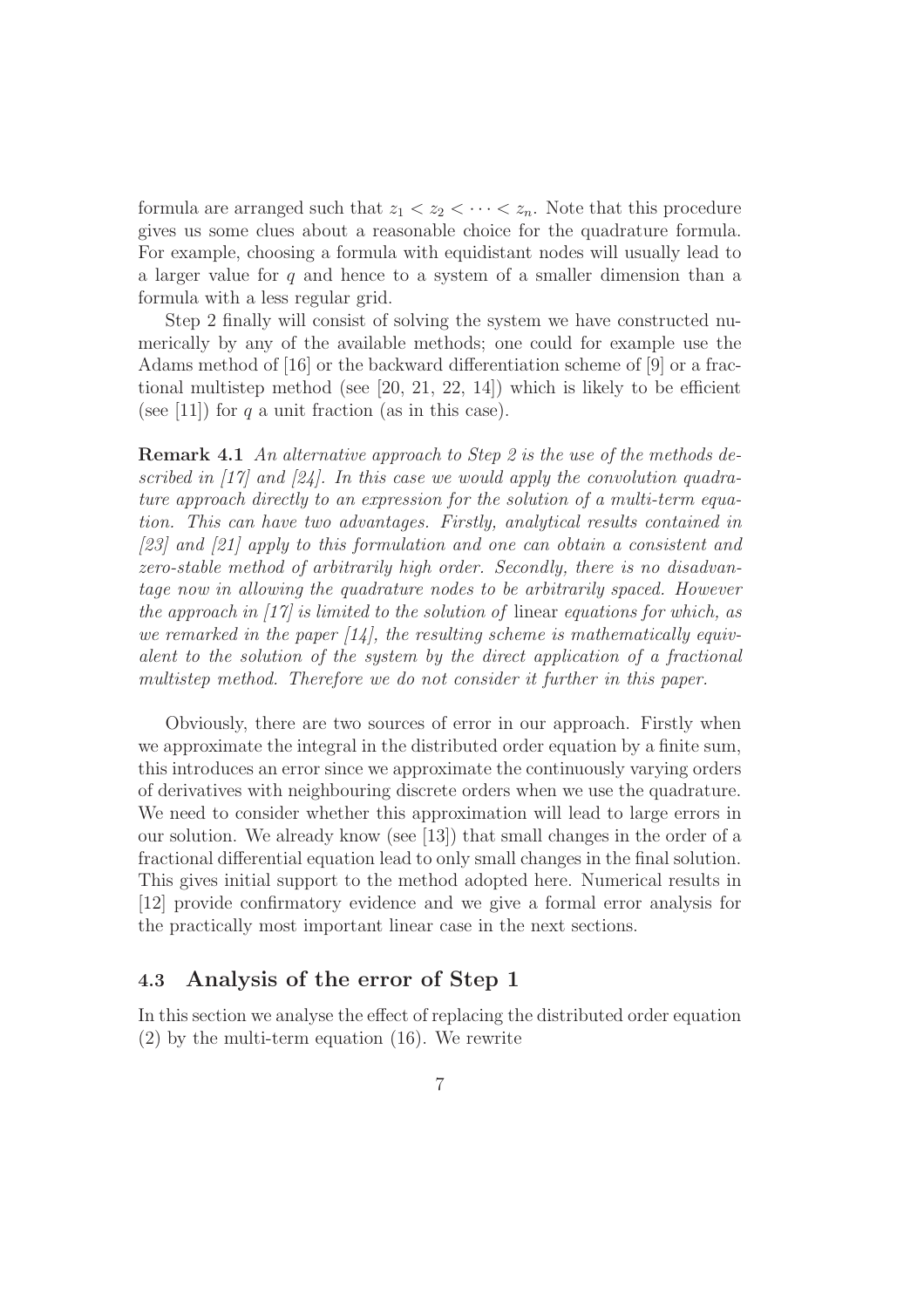$$
\int_0^m a(r) D_*^r u(t) dr = \sum_{i=0}^{m-1} \int_i^{i+1} a(r) D_*^r u(t) dr \tag{17}
$$

and we approximate the integral over each interval in the form

$$
\int_{i}^{i+1} a(r) D_{*}^{r} u(t) dr \approx \sum_{j=0}^{n_{i}} w_{ij} A(z_{ij}) D^{z_{ij}} u(t).
$$
 (18)

This means that the sequence  $\{z_j\}$  in (16) is the sequence

$$
z_0 = z_{00}, z_1 = z_{01}, \ldots, z_{n_0} = z_{0n_0} = z_{10} = 1, \ldots
$$

and the weights  $\{w_i\}$  in (16) satisfy

$$
w_0 = w_{00}, w_1 = w_{01}, \dots, w_{n_0} = w_{0n_0} + w_{10}, \dots
$$

We make the following additional assumptions:

**Assumption 4.1** the solution u of (2) is such that  $u^{(m)}(t)$  is bounded and measurable on  $[0, T]$  for some fixed  $T > 0$ 

- 2. we use a convergent quadrature rule of order  $p > 0$
- 3.  $D_{*}^{(r)}(u(t))$  is l-times continuously differentiable with respect to r for every  $r \in [0, m]$  where  $\ell \geq p$  for  $t \in [0, T]$
- 4. a is p-times continuously differentiable on  $[0, m]$

Assuming that the weights  $\{w_{ij}\}$  are from a convergent quadrature rule of order  $n_i^{-p}$  $i^{p}$ , we can write

$$
\int_{i}^{i+1} a(r) D_{*}^{r} u(t) dr = \sum_{j=0}^{n_{i}} w_{ij} A(z_{ij}) D_{*}^{z_{ij}} u(t) + E_{i}(t)
$$
 (19)

and the quadrature error is bounded in the following way

$$
|E_i(t)| \le c(t) \frac{1}{n_i^p} \left\| \frac{d^p(a(r) D_*^r u(t))}{dr^p} \right\|_{L_\infty[i, i+1]}
$$
 (20)

where c is a continuous function of t that is independent of  $n_i, a, r$ . One can calculate an estimate for the norm on the right hand side of (20) which is bounded under Assumptions 4.1.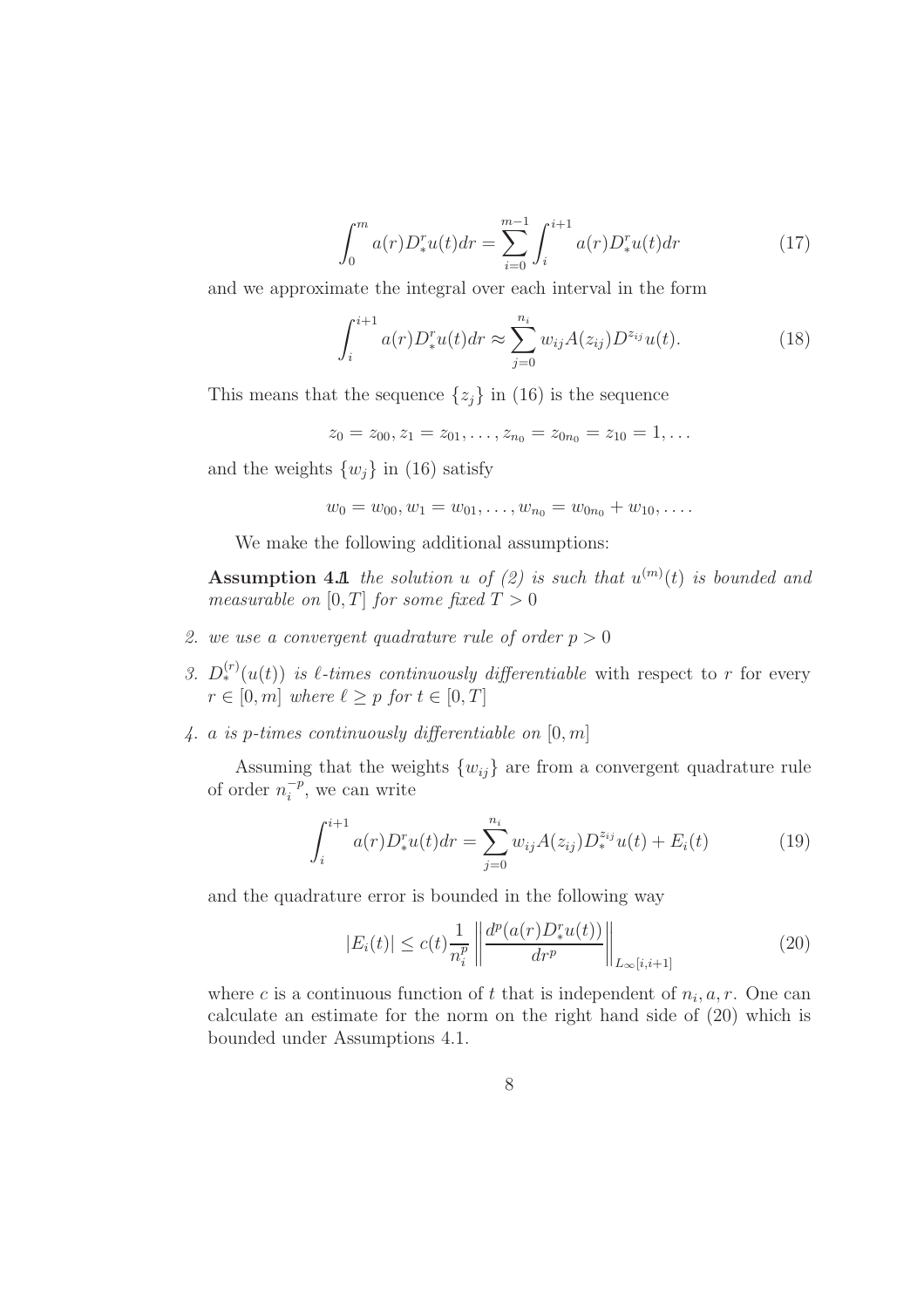Now we write the distributed order differential equation (2) in the form

$$
\sum_{i=0}^{m-1} \int_{i}^{i+1} a(r) D_{*}^{r} u(t) dr = \sum_{i=0}^{m-1} \sum_{j=0}^{n_i} w_{ij} A(z_{ij}) D_{*}^{z_{ij}} u(t) + \sum_{i=0}^{m-1} E_{i}(t) = f(t) \tag{21}
$$

and we solve

$$
\sum_{i=0}^{m-1} \sum_{j=0}^{n_i} w_{ij} A(z_{ij}) D_*^{z_{ij}} \tilde{u}(t) = f(t).
$$
 (22)

We can solve this equation using Laplace transforms to obtain

$$
\tilde{u}(t) = f(t) * \mathcal{L}^{-1}\left(\frac{1}{\int_0^m a(z)s^z dz + \sum_{i=0}^{m-1} \mathcal{L}E_i(s)}\right) + \mathcal{L}^{-1}\left(\sum_{j=0}^{m-1} \frac{\int_j^m a(r)u^{(j)}(0)s^{r-j-1} dr}{\int_0^m s^r a(r) dr + \sum_{i=0}^{m-1} \mathcal{L}E_i(s)}\right).
$$
\n(23)

If we compare this expression with the exact solution given in (15) and use the fact that each  $\mathcal{L}E_i$  is of  $\mathcal{O}(n_i^{-p})$  $\binom{-p}{i}$ , straightforward algebraic manipulation leads to the conclusion that

$$
u(t) = \tilde{u}(t) + \mathcal{O}(\max_{i} \{n_i^{-p}\}).
$$
\n(24)

#### 4.4 Analysis of the error of Step 2

The detailed analysis of the second error is very straightforward for us because we have already investigated this question in [14, 15]. We showed there that the conversion of the multi-term equation to an equivalent system of equations enabled the application of either a fractional linear multistep method, or an Adams-type predictor-corrector scheme and that the order of convergence of the method was the order of convergence of the underlying scheme for a single-term equation. Of course, one needs appropriate assumptions on the equation to ensure that the numerical method has a particular order. [16] give conditions based either on the smoothness of the right-hand side (the function  $f$ ) or of the solution that guarantee a particular convergence order for the scheme. For more details of the convergence properties of fractional multistep methods we refer to [20, 21, 22] and [11].

Thus, if we assume that we apply a numerical method for the multi-term equation which has order of convergence  $\mathcal{O}(h^q)$  we can draw the following conclusion: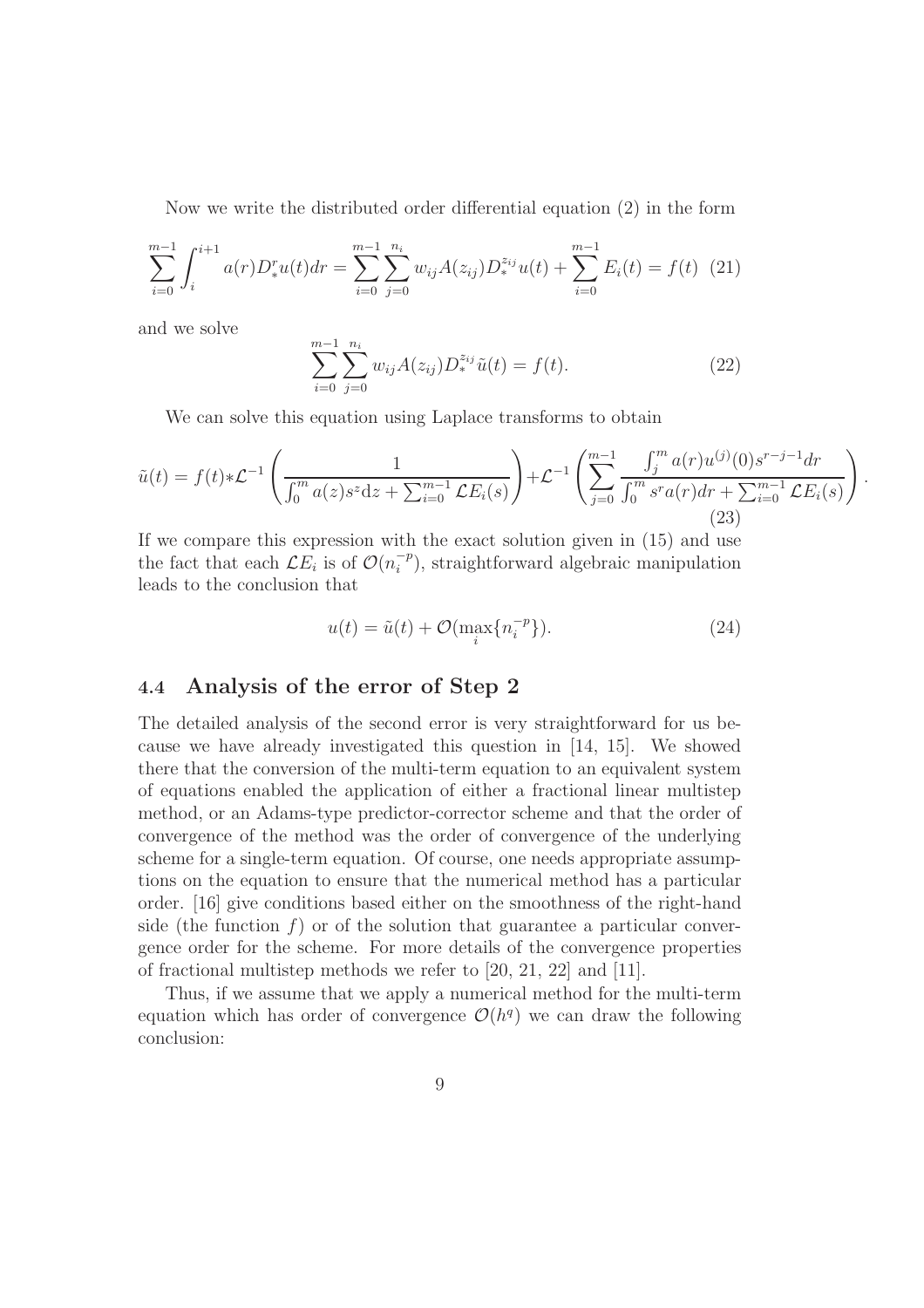**Theorem 4.1** Under the conditions given in Assumptions 3.1 and 4.1, the overall error of the algorithm we have presented for solving (2) satisfies for  $jh \in [0, T]$ :

$$
||u_j - u(jh)|| = \mathcal{O}(h^q) + \mathcal{O}(\max_i \{n_i^{-p}\}).
$$
\n(25)

The conclusions of Theorem 4.1 imply that it makes sense to ensure that the orders of convergence of the two methods employed are similar.

## <sup>5</sup> Numerical examples

To illustrate the behaviour of our method, we present some simple numerical examples. In [12] we considered already an equation where the orders were distributed over [0.1, 0.9] and with solution  $u(t) = t^2$ .

Example 5.1 The equation

$$
\int_0^2 \frac{\Gamma(6-r)}{120} D_*^r u(t) dr = \frac{t^5 - t^3}{\log t} \tag{26}
$$

with initial conditions  $u(0) = u'(0) = 0$  has the unique solution  $u(t) = t^5$ .

In Table 1 we give details of the errors when the trapezium rule is used as the quadrature method and the Adams method from [15] is employed as the fractional multi-term solver. The equation and its solution satisfy the conditions of Theorem 4.1. The Adams method is corrected to give an order 2 method, by using the number of corrector iterations determined as in Diethelm ([10], Section 6). We can see from the entries in the Table that the method has the order 2 predicted by Theorem 4.1.

Remark 5.1 As we have discussed, the errors in the method are comprised of a component related to the quadrature and a second component related to the differential equation solver. By reading the values down a column of the tables, one can track the change in total error caused by changing the step length in the differential equation solver; reading along a row allows checking of the change in error relating to changes in node-spacing for the quadrature rule. To detect the overall error performance, it is most appropriate to read the errors down a diagonal from upper-left to lower-right. It is important to realise this when interpreting the experimental results in relation to the error analysis from the previous section.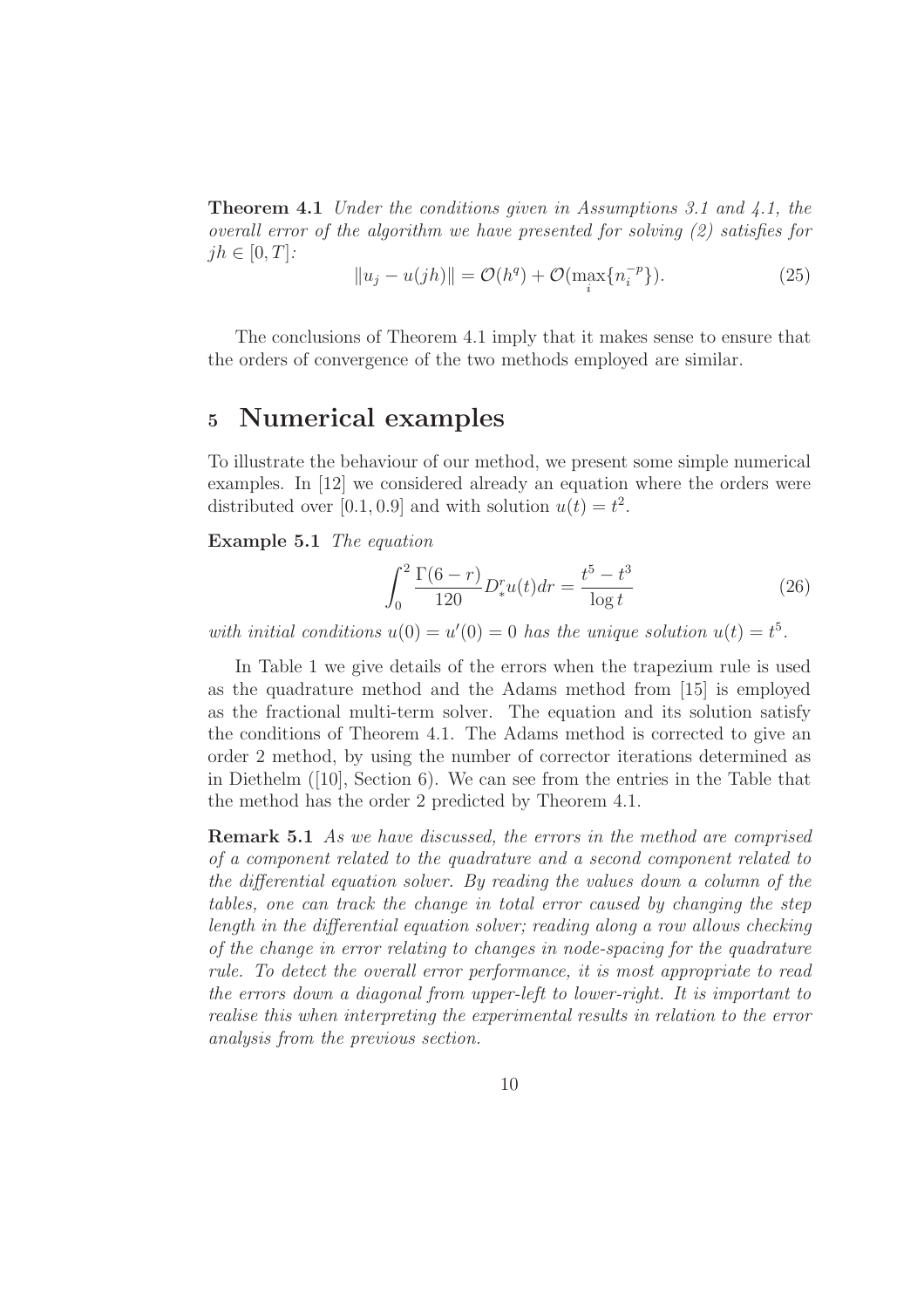| Step length in | Step length in trapezium rule |              |              |              |
|----------------|-------------------------------|--------------|--------------|--------------|
| Adams solver   |                               | 0.5          | 0.25         | 0.125        |
| 0.1            | $-0.0023366$                  | $-0.0129090$ | $-0.0351879$ | $-0.0826823$ |
| 0.05           | 0.0015836                     | $-0.0014970$ | $-0.0050642$ | $-0.0121318$ |
| 0.025          | 0.0022927                     | 0.0002433    | $-0.0006805$ | $-0.0017550$ |
| 0.0125         | 0.0024407                     | 0.0005550    | 0.0000019    | $-0.0002547$ |
| 0.00625        | 0.0024744                     | 0.0006203    | 0.0001262    | $-0.0000165$ |
| 0.003125       | 0.0024824                     | 0.0006353    | 0.0001527    | 0.0000277    |
| 0.0015625      | 0.0024844                     | 0.0006390    | 0.0001590    | 0.0000373    |

Table 1: Errors in  $u(0.5)$  for Example 5.1 using the trapezium rule and Adams rule

| Step length in | Step length in trapezium rule |              |              |              |
|----------------|-------------------------------|--------------|--------------|--------------|
| Adams solver   |                               | 0.5          | 0.25         | 0.125        |
| 0.1            | $-0.0065096$                  | $-0.0121329$ | $-0.0250241$ | $-0.0512469$ |
| 0.05           | $-0.0024178$                  | $-0.0025854$ | $-0.0043396$ | $-0.0081299$ |
| 0.025          | $-0.0015314$                  | $-0.0008145$ | $-0.0008911$ | $-0.0013771$ |
| 0.0125         | $-0.0013204$                  | $-0.0004390$ | $-0.0002578$ | $-0.0002794$ |
| 0.00625        | $-0.0012680$                  | $-0.0003500$ | $-0.0001234$ | $-0.0000772$ |
| 0.003125       | $-0.0012549$                  | $-0.0003277$ | $-0.0000914$ | $-0.0000340$ |
| 0.0015625      | $-0.0012515$                  | $-0.0003220$ | $-0.0000833$ | $-0.0000237$ |

Table 2: Errors in  $u(0.5)$  for Example 5.1 using the midpoint rule and Adams rule

Table 2 gives the corresponding values for a different numerical algorithm applied to the same example. This time the trapezium rule is replaced as quadrature by the mid-point rule. Once again, we see an order of convergence of 2 as predicted by Theorem 4.1.

Example 5.2 The equation

$$
\int_{0}^{2} \Gamma(4-r) D_{*}^{r} u(t) dr = 6 \frac{t^{3} - t}{\log t}
$$
 (27)

with initial conditions  $u(0) = u'(0) = 0$  has the unique solution  $u(t) = t^3$ .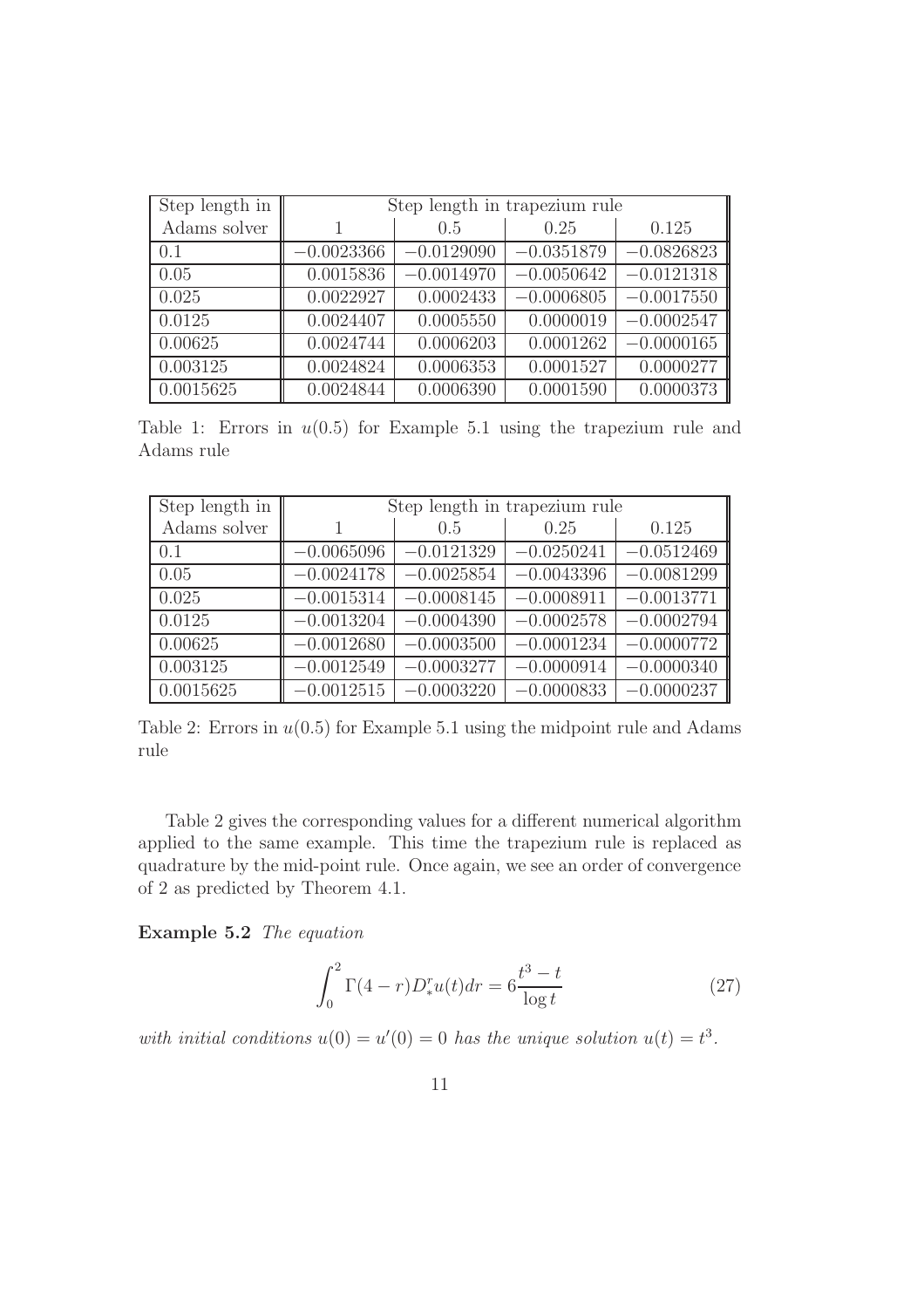| Step length in | Step length in trapezium rule |              |              |              |
|----------------|-------------------------------|--------------|--------------|--------------|
| Adams solver   |                               | 0.5          | 0.25         | 0.125        |
| 0.1            | 0.0116431                     | $-0.0056428$ | $-0.0233335$ | $-0.0569133$ |
| 0.05           | 0.0148825                     | $-0.0024057$ | $-0.0027863$ | $-0.0080014$ |
| 0.025          | 0.0155435                     | 0.0038092    | 0.0003370    | $-0.0010843$ |
| 0.0125         | 0.0156929                     | 0.0041001    | 0.0009018    | 0.0000057    |
| 0.00625        | 0.0157285                     | 0.0041670    | 0.0010218    | 0.0002080    |
| 0.003125       | 0.0157373                     | 0.0041832    | 0.0010500    | 0.0002516    |
| 0.0015625      | 0.0157394                     | 0.0041872    | 0.0010570    | 0.0002620    |

Table 3: Errors in  $u(0.5)$  for Example 5.2 using the trapezium rule and Adams rule

This time, we are considering an equation with a smooth solution, but whose solution does not satisfy the conditions of Theorem 4.1 because the expression for  $D_{\ast}^{r}u(t)$  is not twice continuously differentiable with respect to r. We might expect a lower order of convergence, but Table 3 shows that the method (based on the trapezium rule as quadrature combined with the Adams differential equation solver) attains the order 2.

#### Example 5.3

$$
\int_0^2 e^{-r} \Gamma(6-r) D_*^r u(t) dr = 120 \frac{t^3 (t^2 - e^{-t})}{(1 + \log t)}
$$
(28)

with initial conditions  $u(0) = u'(0) = 0$ , which has the unique solution  $u(t) =$  $t^5$ .

Once again, the equation and solution satisfy the conditions of Theorem 4.1 and the results of the numerical method (based on the trapezium rule and the Adams method) are summarised in Table 4. We have agreeement with the conclusions of Theorem 4.1.

#### Example 5.4

$$
\int_0^2 \left(\Gamma(4-r)D_*^r u(t)\right)^2 dr = 18 \frac{t^6 - t^2}{\log t}
$$
 (29)

with initial conditions  $u(0) = u'(0) = 0$ , which has the unique solution  $u(t) = t^3$ .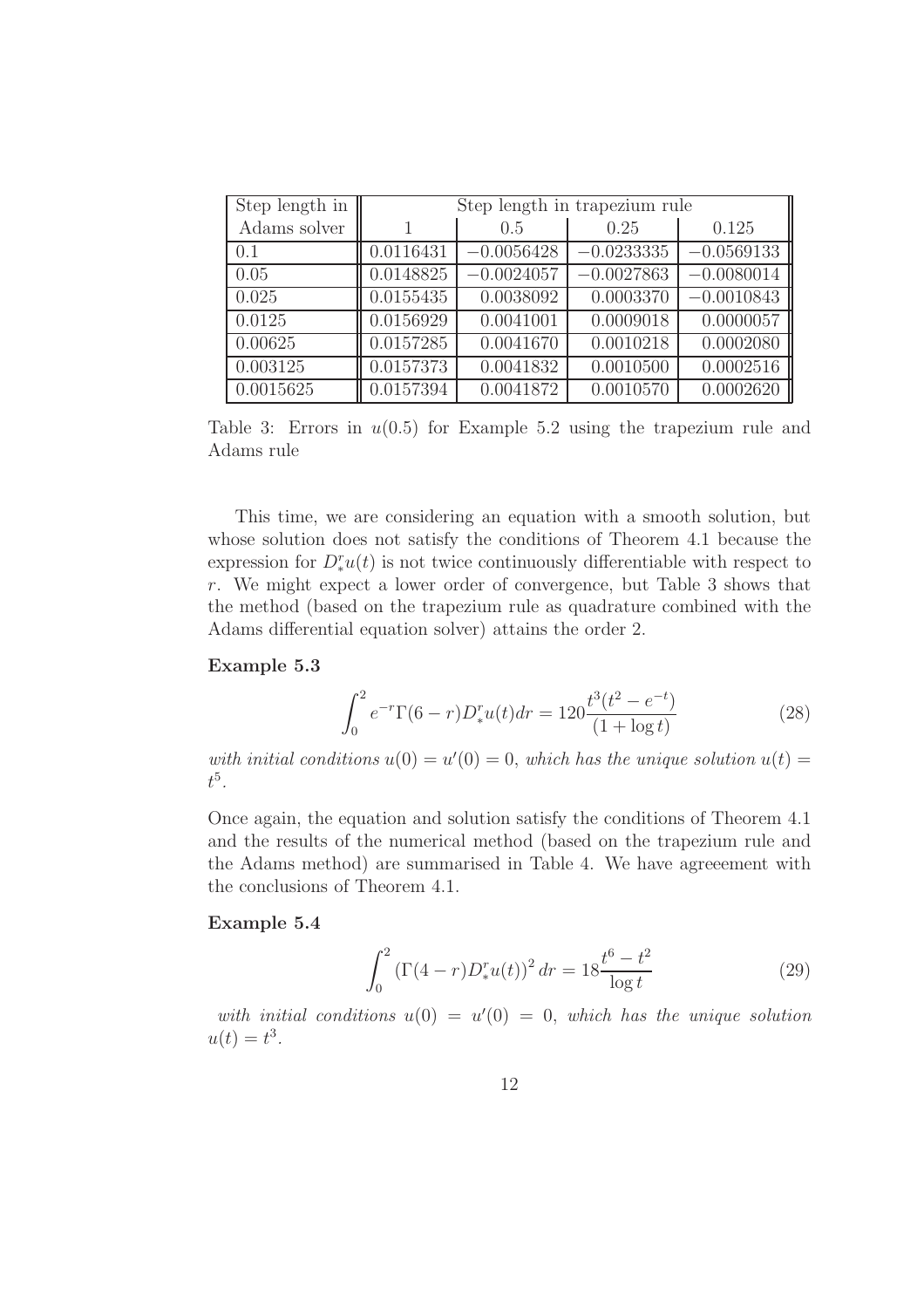| Step length in | Step length in trapezium rule |              |              |              |
|----------------|-------------------------------|--------------|--------------|--------------|
| Adams solver   |                               | 0.5          | 0.25         | 0.125        |
| 0.1            | $-0.0062889$                  | $-0.0213341$ | $-0.0611736$ | $-0.1464523$ |
| 0.05           | $-0.0007969$                  | $-0.0031894$ | $-0.0100427$ | $-0.0261283$ |
| 0.025          | $-0.0000546$                  | $-0.0004261$ | $-0.0013756$ | $-0.0037173$ |
| 0.0125         | 0.0000600                     | $-0.0000492$ | $-0.0001913$ | $-0.0005030$ |
| 0.00625        | 0.0000817                     | 0.0000106    | $-0.0000267$ | $-0.0000724$ |
| 0.003125       | 0.0000864                     | 0.0000222    | $-0.0000001$ | $-0.0000110$ |
| 0.0015625      | 0.0000875                     | 0.0000247    | 0.0000051    | $-0.0000009$ |

Table 4: Errors in  $u(0.5)$  for Example 5.3 using the trapezium rule and Adams rule

| Step length in | Step length in trapezium rule |           |              |              |
|----------------|-------------------------------|-----------|--------------|--------------|
| Adams solver   |                               | 0.5       | 0.25         | 0.125        |
| 0.1            | 0.0217541                     | 0.0001346 | $-0.0129583$ | $-0.0237207$ |
| 0.05           | 0.0248269                     | 0.0069347 | $-0.0009504$ | $-0.0044229$ |
| 0.025          | 0.0255516                     | 0.0084655 | 0.0016832    | $-0.0005484$ |
| 0.0125         | 0.0257275                     | 0.0088283 | 0.0022913    | 0.0003557    |
| 0.00625        | 0.0257710                     | 0.0089173 | 0.0024396    | 0.0005698    |
| 0.003125       | 0.0257819                     | 0.0089395 | 0.0024770    | 0.0006231    |
| 0.0015625      | 0.0257846                     | 0.0089451 | 0.0024865    | 0.0006367    |

Table 5: Errors in  $u(0.5)$  for Example 5.4 using the trapezium rule and Adams rule

In this case, our convergence analysis fails since the problem is nonlinear. Furthermore the solution is not sufficiently smooth to satisfy Assumptions 4.1. Table 5 gives details of the errors and shows a reasonable rate of convergence but of lower order than we have seen for the linear problems.

## <sup>6</sup> Conclusions

The results of this paper imply that our algorithm for solving basic distributed order differential equations is an effective prototype tool for adoption by mathematical modellers. Further work will be needed to adapt the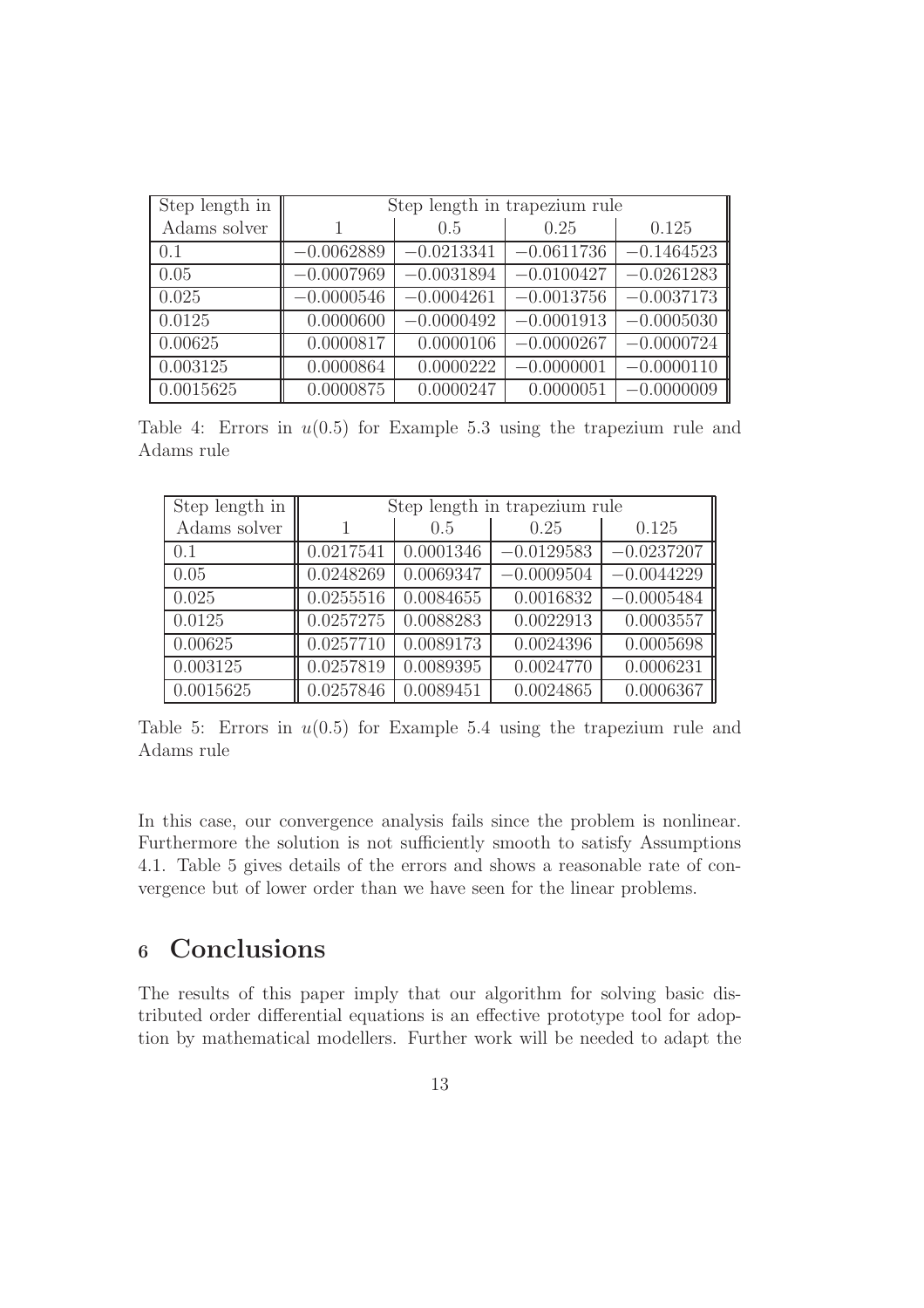method for application in more advanced model equations that may combine, for example, distributed order operators with respect to more than one variable and distributed order partial differential operators alongside integerorder differential operators.

#### REFERENCES

- [1] Atanackovic, T. M., Budincevic, M. & Pilipovic, S. (2005), On a distributed-order oscillator. J. Phys. A 38, 6703-6713.
- [2] Bagley, R. L. & Torvik, P. J. (2000a), On the existence of the order domain and the solution of distributed order equations – Part I. Int. J. Appl. Math. 2, 865–882.
- [3] Bagley, R. L. & Torvik, P. J. (2000b), On the existence of the order domain and the solution of distributed order equations – Part II. Int. J. Appl. Math. 2, 965–987.
- [4] Caputo, M. (1967), Linear models of dissipation whose Q is almost frequency independent – II. Geophys. J. Roy. Astronom. Soc. 13, 529-539.
- [5] Caputo, M. (1969), *Elasticitá e Dissipazione*. Zanichelli, Bologna.
- [6] Caputo, M. (1995), Mean fractional-order-derivatives: Differential equations and filters. Ann. Univ. Ferrara Sez. VII (N. S.) XLI, 73–84.
- [7] Caputo, M. (2001), Distributed order differential equations modelling dielectric induction and diffusion. Fract. Calc. Appl. Anal. 4, 421–442.
- [8] Caputo, M. (2003), *Diffusion with space memory modelled with dis*tributed order space fractional differential equations. Annals of Geophysics 46, 223–234.
- [9] Diethelm, K. (1997), An algorithm for the numerical solution of differential equations of fractional order. Elec. Transact. Numer. Anal. 5, 1–6.
- [10] Diethelm, K. (2003), Efficient solution of multi-term fractional differential equations using  $P(EC)^mE$  methods, Computing 71, 305-319.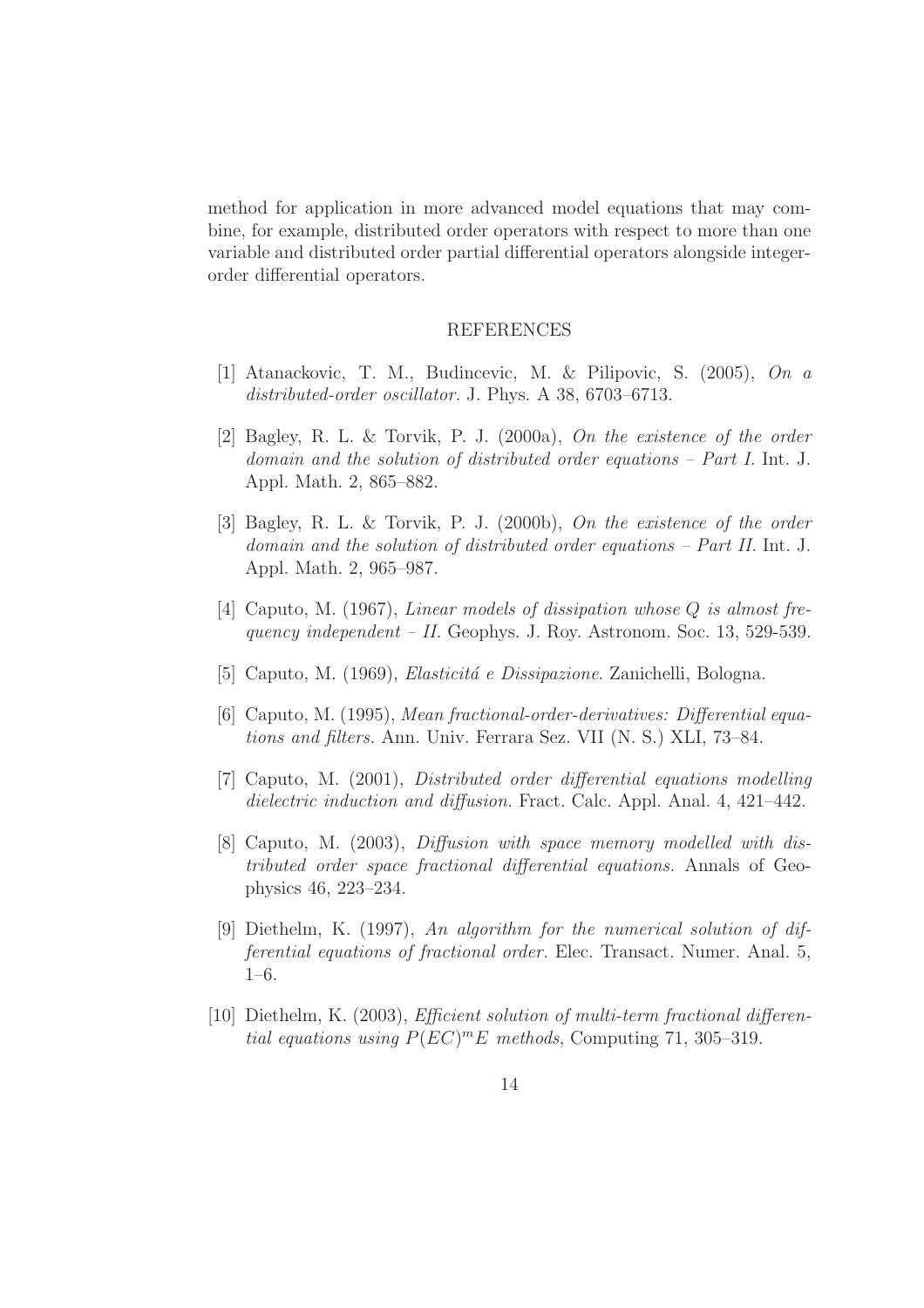- [11] Diethelm, K., Ford, J. M., Ford, N. J., & Weilbeer, M. (2006), Pitfalls in fast numerical solution of fractional differential equations, J. Comput. Appl. Math. 186, 482–503.
- [12] Diethelm, K. & Ford, N. J. (2001), Numerical solution methods for distributed order differential equations. Fract. Calc. Appl. Anal. 4, 531–542.
- [13] Diethelm, K. & Ford, N. J. (2002a), Analysis of fractional differential equations. J. Math. Anal. Appl. 265, 229–248.
- [14] Diethelm, K. & Ford, N. J. (2002b), Numerical solution of the Bagley-Torvik equation. BIT 42, 490–507.
- [15] Diethelm, K. & Ford, N. J. (2004), Multi-order fractional differential equations and their numerical solution. Appl. Math. Comp. 154, 621– 640.
- [16] Diethelm, K., Ford, N. J. & Freed, A. D. (2004), Detailed error analysis for a fractional Adams method. Numerical Algorithms 36, 31–52.
- [17] Diethelm, K. & Luchko, Y. (2004), Numerical solution of linear multiterm initial value problems of fractional order, J. Comput. Anal. Appl. 6, 243–263.
- [18] Edwards, J. T., Ford, N. J., & Simpson, A. C. (2002), The numerical solution of multi-term fractional differential equations: systems of equations, J. Comput. Appl. Math. 148, 401–418.
- [19] Hartley, T. T. & Lorenzo, C. F. (1999), Fractional system identification: An approach using continuous order-distributions. NASA Technical Memorandum 1999-209640, NASA Glenn Research Center, Cleveland OH.
- [20] Lubich, C. (1985), Fractional linear multistep methods for Abel-Volterra integral equations of the second kind, Math. Comp. 45, 463–469.
- [21] Lubich, C. (1986), A stability analysis of convolution quadratures for Abel-Volterra integral equations, IMA J. Numer. Anal. 6, 87–101.
- [22] Lubich, C. (2004), Convolution quadrature revisited, BIT 44, 503–514.